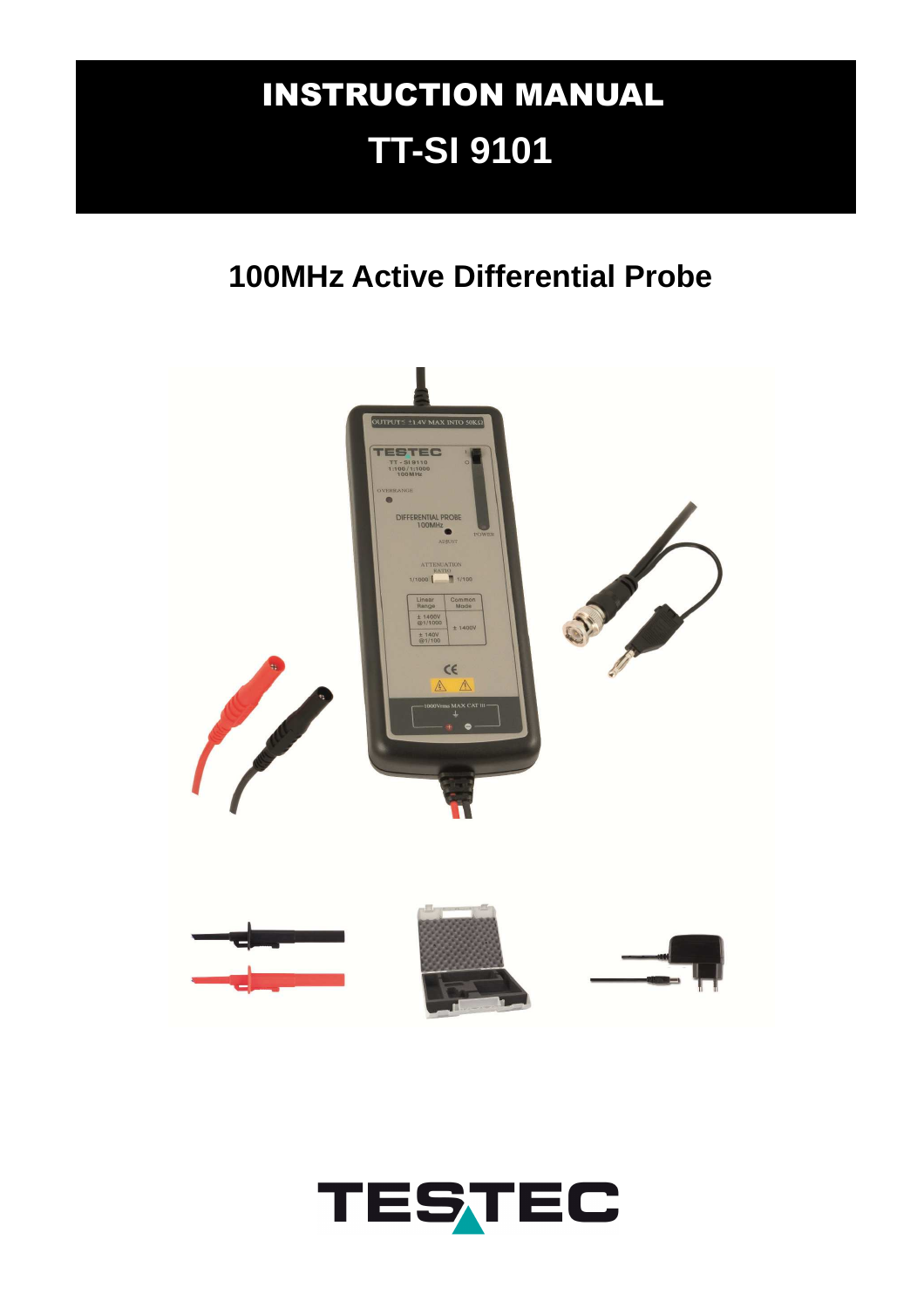**These probe is in compliance with IEC-61010-031 CAT III, Pollution Degree 2** 

 **\_\_\_\_\_\_\_\_\_\_\_\_\_\_\_\_\_\_\_\_\_\_\_\_\_\_\_\_\_\_\_\_\_\_\_\_\_\_\_\_\_\_\_\_\_\_\_\_\_\_\_** 

 **\_\_\_\_\_\_\_\_\_\_\_\_\_\_\_\_\_\_\_\_\_\_\_\_\_\_\_\_\_\_\_\_\_\_\_\_\_\_\_\_\_\_\_\_\_\_\_\_\_\_\_** 

### **1. Safety Terms and Symbols**

**Terms appear in this manual:** 



WARNING. Warning statements identify conditions or practice that could result in injury or loss life.



 CAUTION. Caution statements identify conditions or practice that could result in damage to this product or other property.

## **Safety Symbols**



**Connect it to safety earth ground using the wire recommended in the user's manual.** 



**High voltage danger** 



**The symbol on an instrument indicates that the user should refer to the operating instructions located in the manual.** 

## **2. General Safety Summary**

Review the following safety precautions to avoid injury and prevent damage to this probe or any products that connected to it.

#### **Observe Maximum Working Voltage**

To avoid any injury, do not use the probe under the condition that the voltage between either input lead or earth is above 1000Vrms CAT III. This voltage rating applies to both settings 1/10 & 1/100.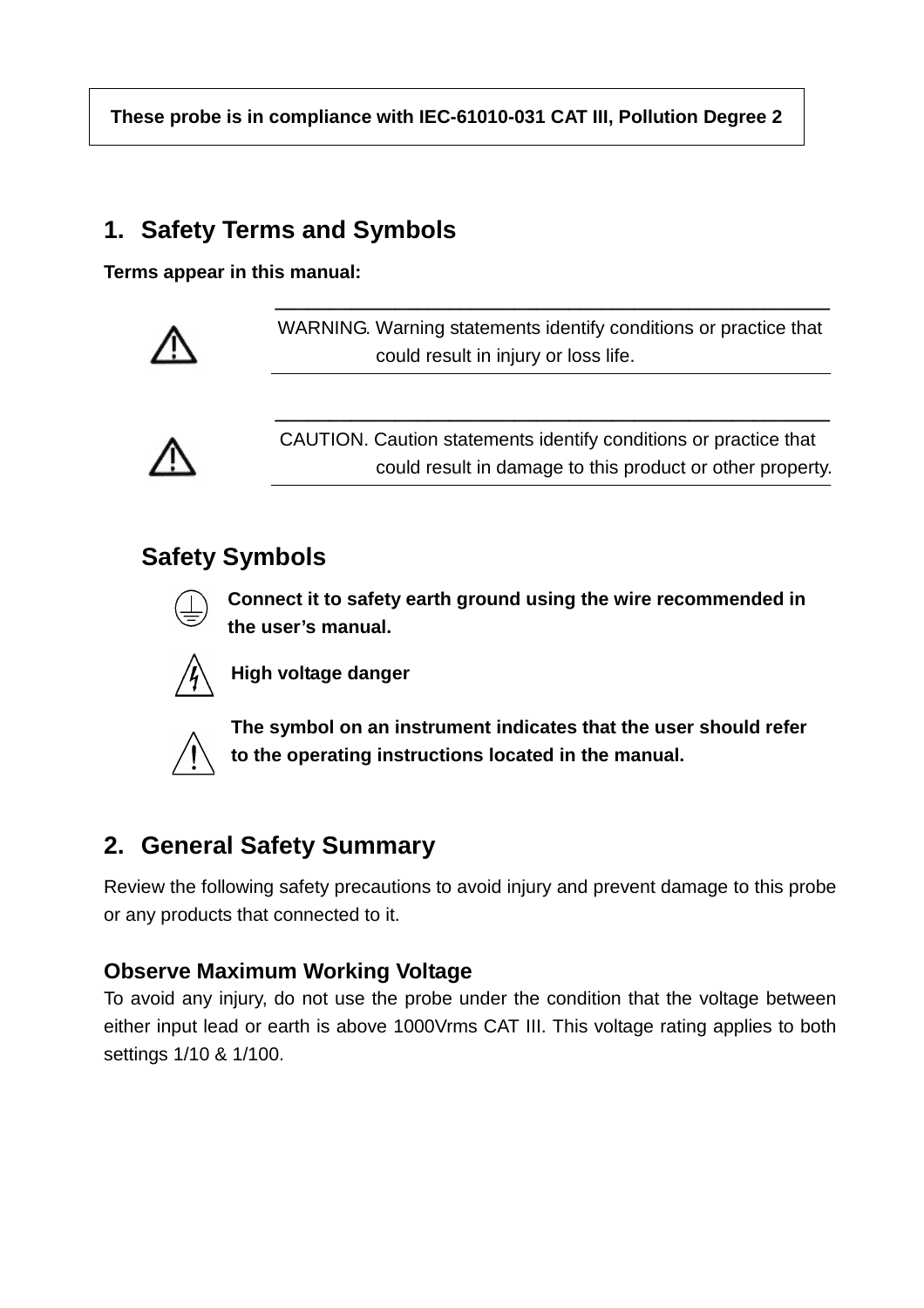#### **Must be Grounded**

This probe is grounded with the shell of BNC connector and an auxiliary grounding terminal, through the grounding conductor of the power cord of the measurement instrument. Before making connections to the input leads of this probe, ensure that the output BNC connector is attached to the BNC connector of the measurement instrument and the auxiliary grounding terminal is connected to a proper ground, while the measurement instrument is properly grounded.

#### **Use Fused Test Prods if Necessary**

If this probe is intended to use for measurements in circuits of MEAUSREMENT CATEGORY III, it should incorporate with fused test prods.

#### **Do Not Operate Without Covers**

To avoid electric shock or fire hazard, do not operate this probe with covers removed.

#### **Do Not Operate in Wet/Damp Conditions**

To avoid electric shock, do not operate this probe in wet of damp conditions.

#### **Do Not Operate in Explosive Atmosphere**

To avoid injury or fire hazard, do not operate this probe in an explosive atmosphere.

#### **Avoid Exposed Circuit**

To avoid injury, remove jewelry such as rings, watches, and other metallic objects. Do not touch exposed connections and components when power is present.

#### **Use Proper Power Source**

To ensure this probe function well, use four AA cells or 6VDC/60mA or regulated 9VDC/40mA mains adaptor or power lead. Do not operate this probe from a power source that applies more than the voltage specified.

#### **Do Not Operated With Suspected Failures**

If you suspect there is damage to this probe, have it inspected by qualified service personnel.

#### **3. Description**

By enabling conventional oscilloscopes to display and measure in-circuit waveforms that are referenced to high common mode voltages. The differential probe extends the measurement capability of oscilloscopes in electronic power converters, inverters, motor speed controls, switch mode power supplies, and many applications.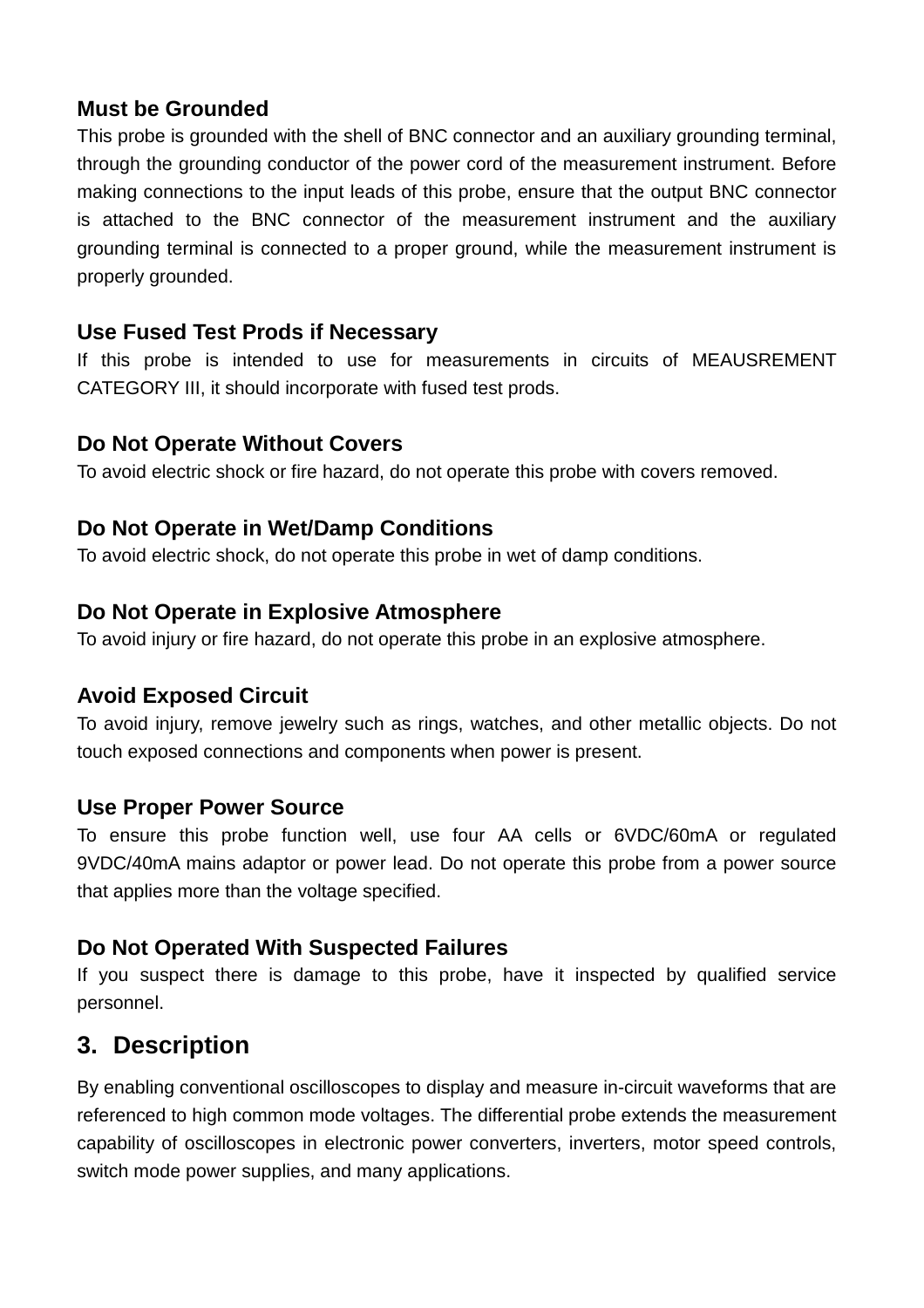### **4. Installation**

a. Simply plug-in the BNC output connector to the vertical input of a general purposed oscilloscope or other measurement instrument, and connects the auxiliary grounding terminal to a proper ground. The measurement instrument must have a ground referenced.

b. Connect an appropriate power source to this probe and or enter the batteries, then turn it on.

c. Select the proper attenuation ratio. When measuring signals below 70V, switch the attenuation ratio to 1/10 in order to get higher resolution and less noise ratio. Otherwise, set the attenuation ratio to 1/100.



WARNING. To protect against electric shock, use only the accessories supplied with this probe.

d. Using the appropriate probe accessories, connect the inputs to the circuits under measurement.



 CAUTION. This probe is to carry out differential measurement between two points on the circuit under measurement. This probe is not for electrically insulating the circuit under measurement and the measuring instrument.

## **5. Appearance**

The differential probe looks as follows.

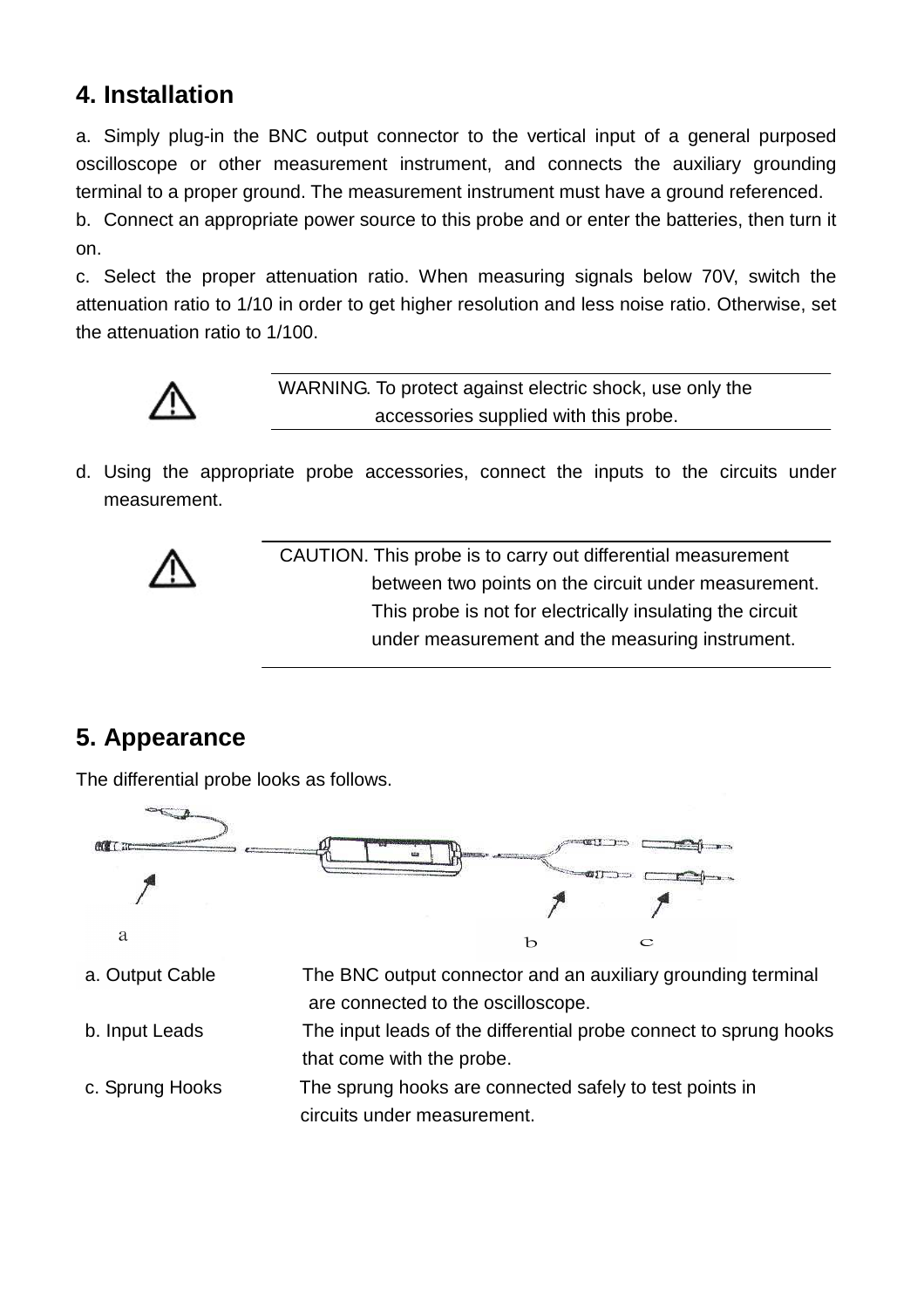## **6. Available Power Sources**

- a. 4 x AA batteries
- b. Mains adaptor (6VDC/60mA or regulated 9VDC/40mA),
- $c.$  Lemo $^\circledR$  Power Cord, for oscilloscopes with power output Lemo $^\circledR$  connector.
- d. Probus<sup>®</sup> Power Cord, for oscilloscopes with power output Probus<sup>®</sup> connector.
- e. USB Power Cord, for oscilloscopes which offer USB connector.



## **7. Accessories supplied**

| $\mathsf{Type}$ |       | Order-No.   Description |
|-----------------|-------|-------------------------|
| l TT-SI G1      | 15103 | Grabber red and black   |
| TT-SI NT        | 15100 | <b>Mains Adapter</b>    |
| TT-SI HC        | 15160 | Hardcase                |

#### **8. Optional Accessories**

| <b>Type</b>         | Order-No. | <b>Description</b>               |
|---------------------|-----------|----------------------------------|
| <b>TT-SI PROBUS</b> | 15150     | Power Lead with PROBUS-Connector |
| <b>TT-SI LEMO</b>   | 15151     | Power Lead with LEMO-Connector   |
| <b>TT-SI USB</b>    | 15152     | Power Lead with USB-Connector    |
| <b>TT-SI EPL1</b>   | 15140     | 1 to 3 Power Splitter            |
| <b>TT-SI EPL2</b>   | 15141     | 1 to 4 Power Splitter            |
| TT-SI G2            | 15104     | Grabber red and black            |

Lemo® and Probus® are the registered trademarks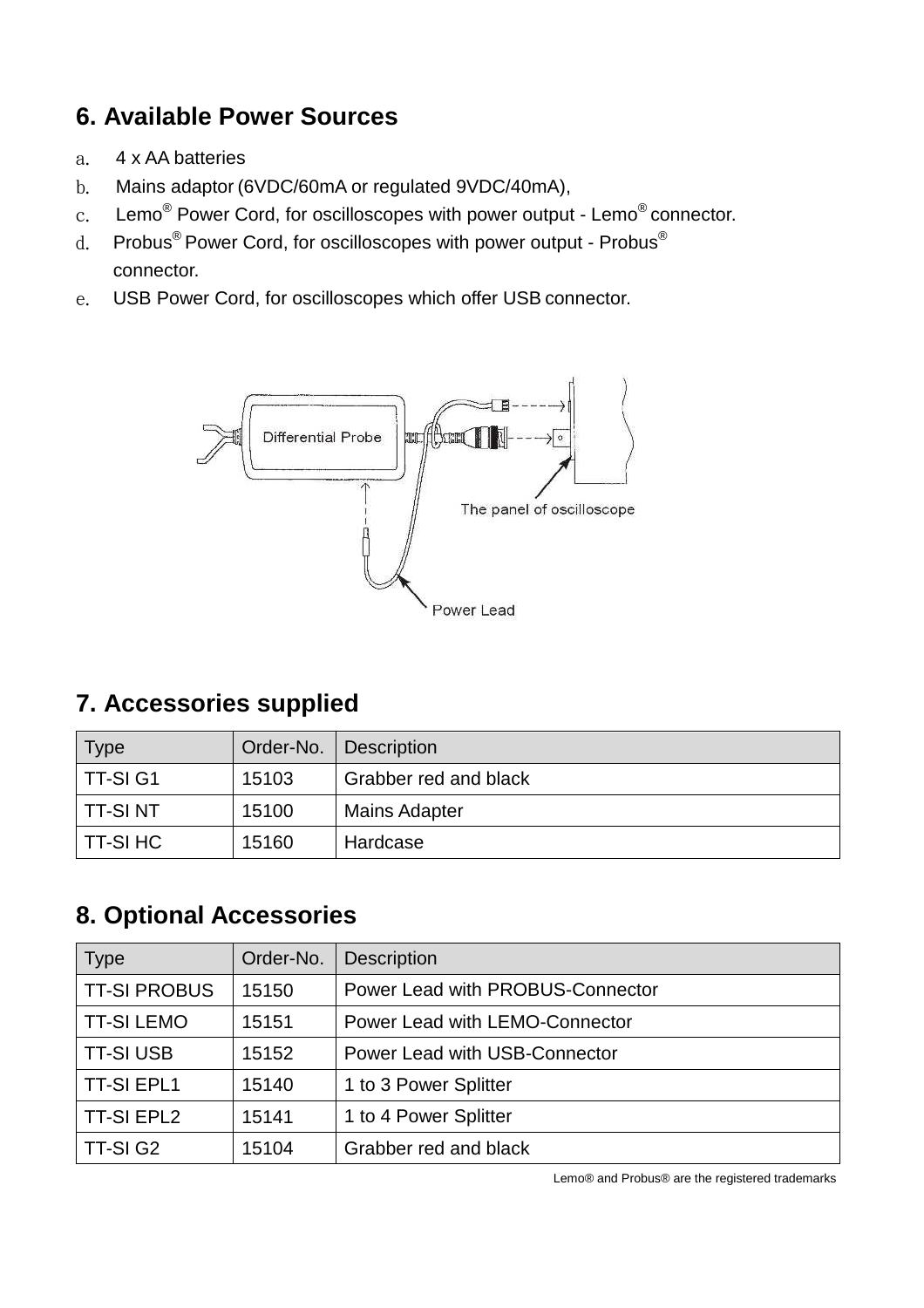## **9. Specifications**

|                                                              | <b>TT-SI 9101</b>                                                             |
|--------------------------------------------------------------|-------------------------------------------------------------------------------|
| Bandwidth                                                    | DC to 100MHz (-3dB)                                                           |
| <b>Attenuation Ratio</b>                                     | 1:10 / 1:100                                                                  |
| Accuracy                                                     | ±2%                                                                           |
| <b>Rise Time</b>                                             | 3,5ns                                                                         |
| Input Impedance                                              | $4M\Omega$ // 7pF each side to ground                                         |
| Input Voltage<br>- Differential Range                        | 1:10 ±70V (DC+peak AC) or 70Vrms<br>1:100 ±700V (DC+peak AC) or 700Vrms       |
| Input Voltage<br>- Common Mode Range                         | 1:10 and 1:100<br>±700V (DC+peak AC) or 500Vrms                               |
| Input Voltage<br>- Absolute Max.<br>(Differential or Common) | 1:10 ±1000V (DC+peak AC) or 1000Vrms<br>1:100 ±1400V (DC+peak AC) or 1000Vrms |
| <b>Measurement Category</b>                                  | <b>CAT III</b>                                                                |
| <b>Output Voltage</b><br>- Swing                             | $\pm$ 7V (into 50k $\Omega$ load)                                             |
| <b>Output Voltage</b><br>- Offset (typical)                  | $-+5mV$                                                                       |
| <b>Output Voltage</b><br>- Noise (typical)                   | 0,9mVrms                                                                      |
| Source Impedance<br>(typical)                                | $50\Omega$ (for using 1M $\Omega$ input system oscilloscope)                  |
| CMRR (typical)                                               | -85dB @50Hz, -55dB @1MHz                                                      |
| <b>Ambient Operating</b><br>Temperature                      | -10 $\mathrm{^{\circ}C}$ to 40 $\mathrm{^{\circ}C}$                           |
| Ambient Storage<br>Temperature                               | -30 $^{\circ}$ C to 70 $^{\circ}$ C                                           |
| <b>Ambient Operating</b><br>Humidity                         | 25% to 85% RH                                                                 |
| <b>Ambient Storage</b><br>Humidity                           | 25% to 85% RH                                                                 |
| <b>Power Requirements</b><br>- Standard                      | 4 x AA Cells                                                                  |
| <b>Power Requirements</b><br>- Optional                      | Power lead or Mains Adapter (6VDC/60mA or regulated VDC/40mA)                 |
| Length of BNC Cable                                          | 95cm                                                                          |
| Length of Input Leads                                        | 30cm                                                                          |
| Weight                                                       | 500g                                                                          |
| Dimensions (LxWxH)                                           | 202mm x 83mm x 38mm                                                           |

- a. The supplied voltage must be less than 12V and greater than 4.4V, otherwise the probe could be damaged or can't be operated properly.
- b. Polarity is "+" inside and "–" outside. For wrong polarity, built-in circuit protects the probe, no danger or damage will occur.
- c. When the voltage of the cells become too low, the power indicator on the will flicker.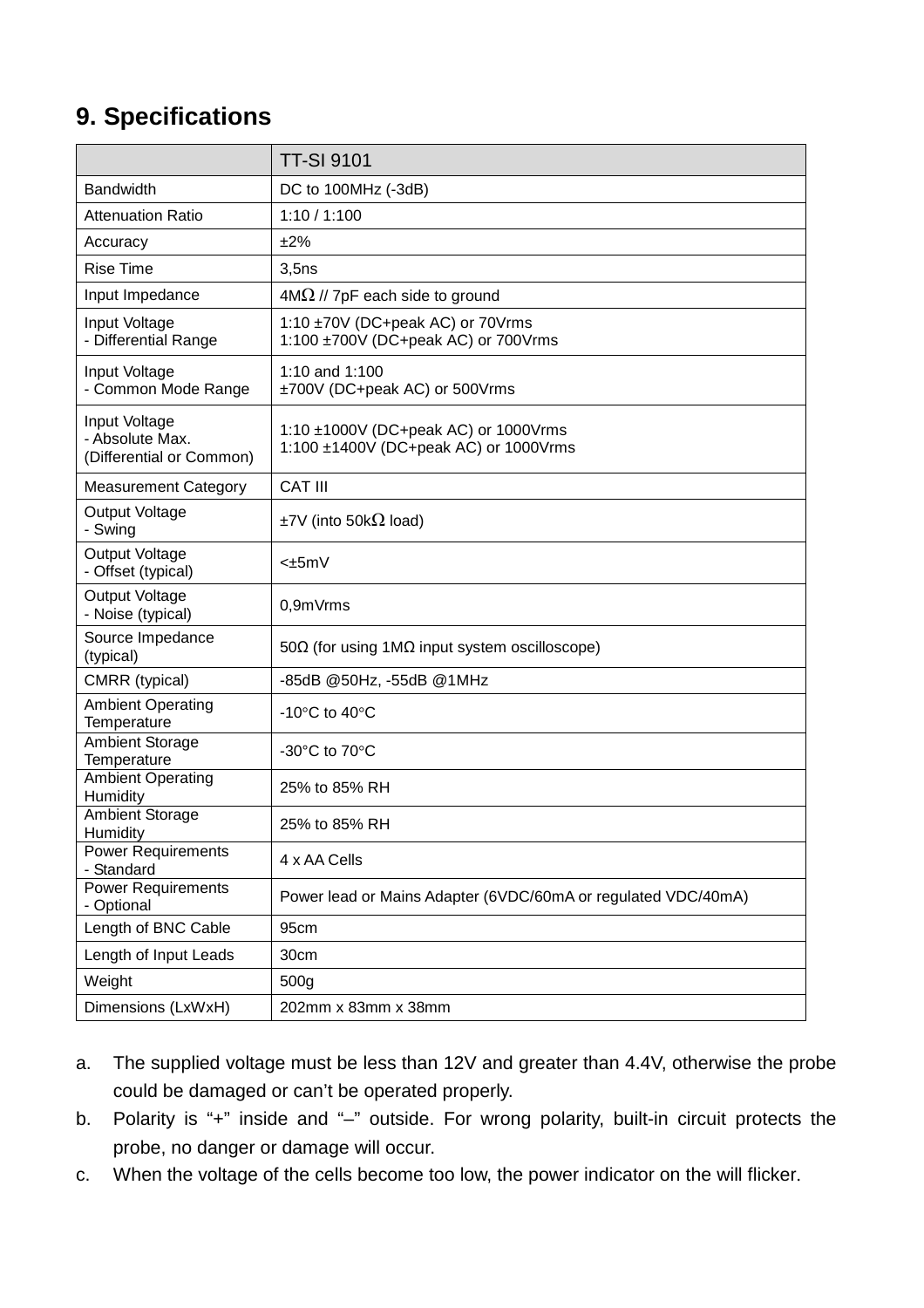## **10. Derating Curve**

The derating curve of the absolute maximum input voltage in common mode is shown as follows.



#### **11. Offset Adjustment**

If the offset voltage is too large, short the input leads and turn the adjust variable resistor (DC voltage adjustment) which you find in the hole of the panel by using a flat-head screwdriver until the offset voltage is lowest.

## **12. Inspection Procedure**

- a. Connect the BNC output connector to the vertical input of a general purposed oscilloscope.
- b. Install four AA cells or connect an appropriate mains adaptor or power lead to the correct line voltage.
- c. Set the oscilloscope input coupling to DC and the 1V/div. Center the trace on the display.
- d. Connect the inputs of the probe to power lines.
- e. Set the range of the probe to 1/100.
- f. Then, a 50Hz/60Hz sine-wave of proper amplitude will be displayed on the screen of the oscilloscope and this means the probe is working properly.

## **13. Cleaning**

Use a soft cloth to clean the dirt. Prevent damage to probe.

- a. Avoid immersing the probe.
- b. Avoid using abrasive cleaners.
- c. Avoid using chemicals contains benzene or similar solvents.